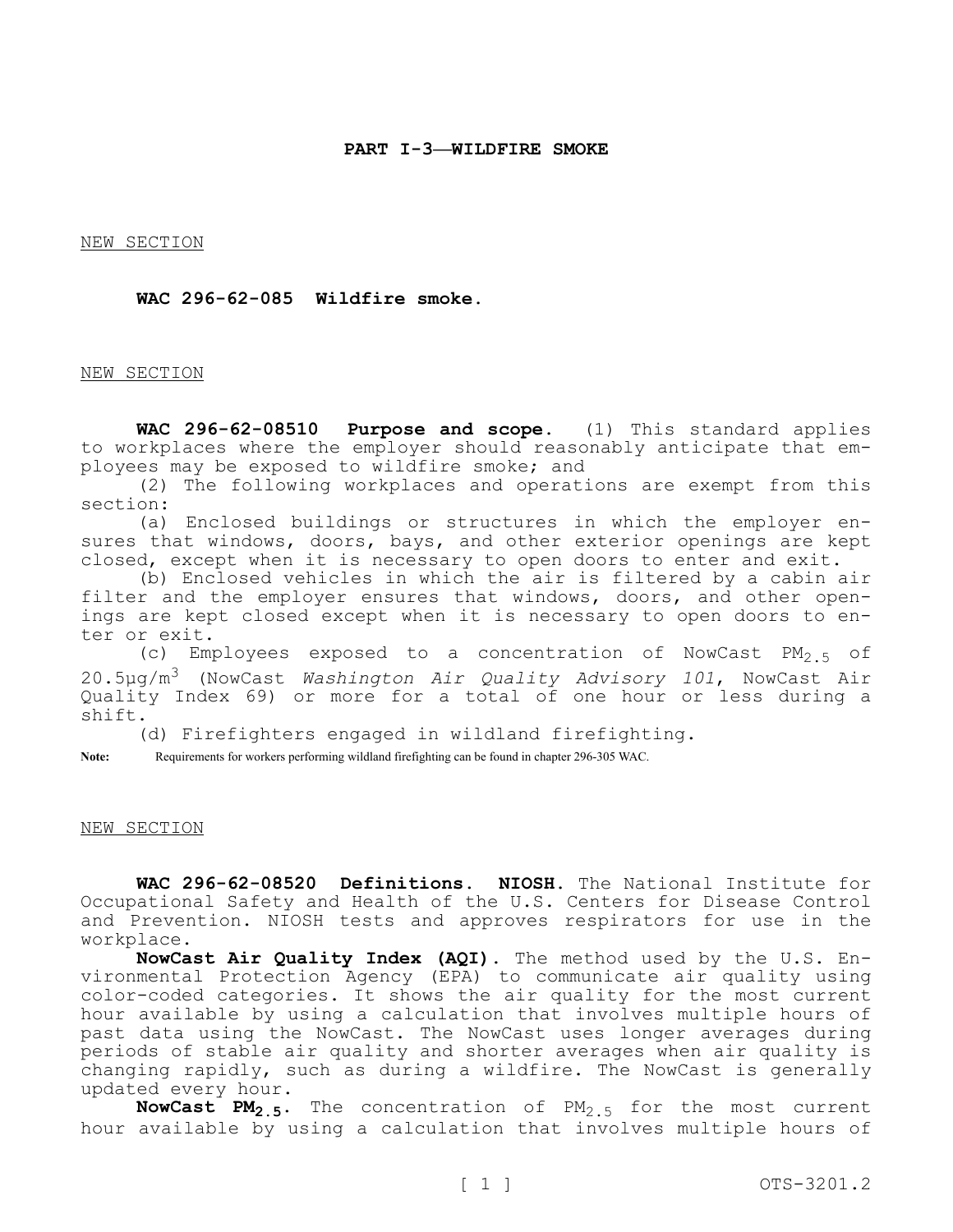past data using the NowCast. The NowCast uses longer averages during periods of stable air quality and shorter averages when air quality is changing rapidly, such as during a wildfire. The NowCast is generally updated every hour.

**NowCast Washington air quality advisory (WAQA).** The method used by the Washington state department of ecology to communicate air quality using color-coded categories. It shows the air quality for the most current hour available by using a calculation that involves multiple hours of past data using the NowCast. The NowCast uses longer averages during periods of stable air quality and shorter averages when air quality is changing rapidly, such as during a wildfire. The NowCast is generally updated every hour.

**PM2.5.** Solid particles and liquid droplets suspended in air, known as particulate matter, with an aerodynamic diameter of 2.5 micrometers or smaller. Measured in micrograms per cubic meter  $(\mu g/m^3)$ .

**Sensitive groups.** People with preexisting health conditions and those who are sensitive to air pollution who are among those most likely to experience health problems from exposure to wildfire smoke. Examples of sensitive groups include:

• People with lung diseases such as asthma or chronic obstructive pulmonary disease (COPD), including bronchitis and emphysema, and those who smoke;

• People with respiratory infections, such as pneumonia, acute bronchitis, bronchiolitis, colds, flu, or those with, or recovering from COVID-19;

• People with existing heart or circulatory problems, such as irregular heart beat, congestive heart failure, coronary artery disease, angina, and those who have had a heart attack or stroke;

• Children under eighteen years old, and adults over age sixtyfive;

• Pregnant women;

• People with diabetes;

• People with other medical or health conditions which can be exacerbated by exposure to wildfire smoke as determined by a physician.

**Wildfire smoke.** Emissions from fires in wildlands or in adjacent developed areas.

**Wildlands.** Sparsely populated geographical areas covered primarily by grass, brush, trees, crops, or combination thereof.

# NEW SECTION

**WAC 296-62-08530 Identification of harmful exposures.** The employer shall determine employee exposure to  $PM_{2.5}$  for worksites covered by this section before each shift and periodically thereafter, as needed to protect the health of the employee, by any of the following methods:

(1) Obtain the  $PM_{2.5}$  levels using one of the following measures and sources:

(a) NowCast PM<sub>2</sub>  $5$ , available at:

• U.S. Forest Service AirFire website http://tools.airfire.org/ monitoring; or

• Other online sources.

(b) NowCast AQI, available at: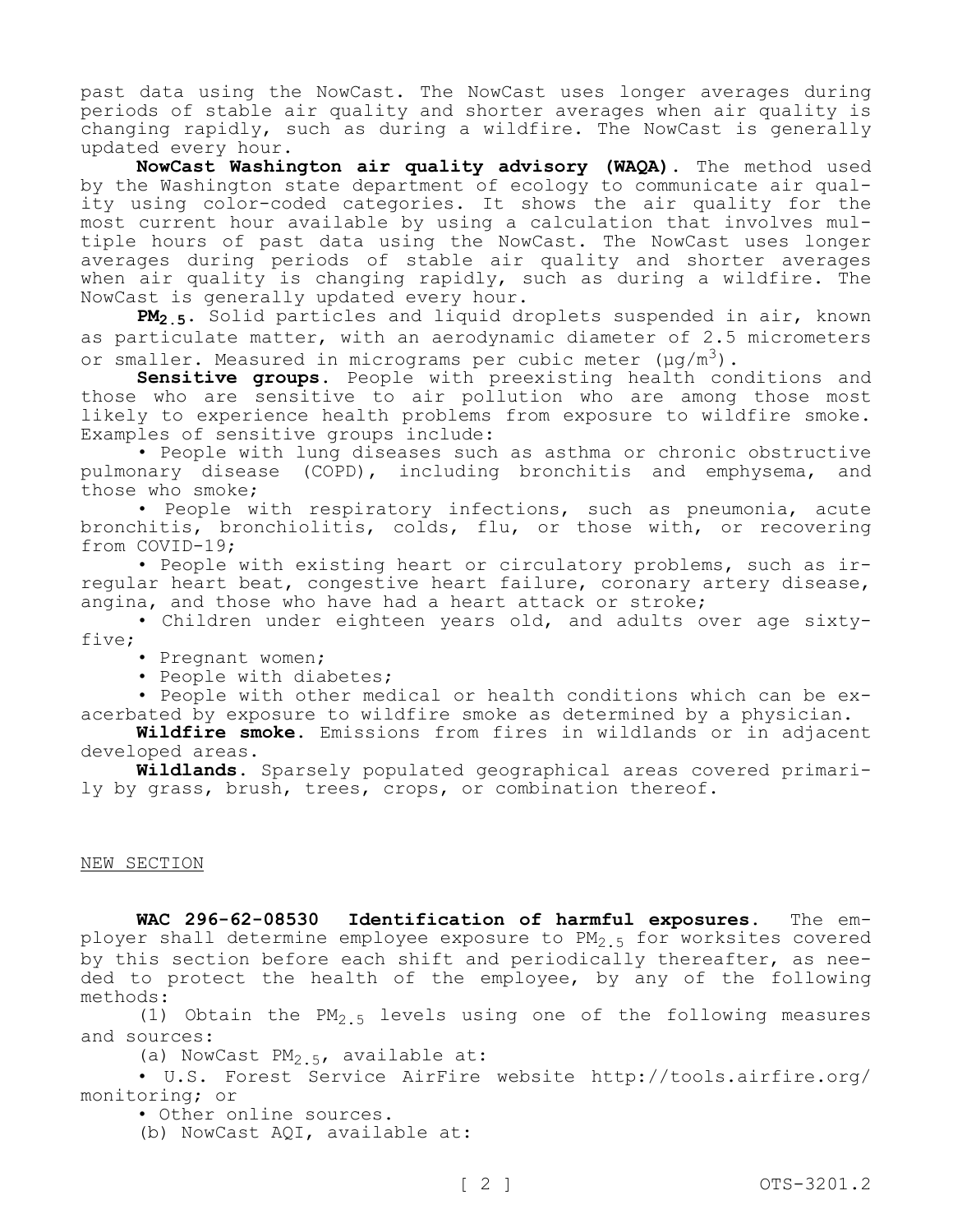• U.S. EPA AirNow website https://www.airnow.gov/;

• "EPA AirNow" mobile app (free);

• U.S. Forest Service AirFire website http://tools.airfire.org/ monitoring;

• EPA Enviroflash.info http://www.enviroflash.info/;

• Other online sources; or

• Directly from the U.S. EPA or local clean air agency by telephone, email, text, or other effective method.

(c) NowCast WAQA, available at:

• Washington Air Monitoring Network website https://enviwa.ecology.wa.gov/home/map;

• "AirQualityWA" mobile app (free);

• Washington Smoke Information website https://wasmoke.blogspot.com/; or

• Directly from the Washington state department of ecology, or local clean air agency by telephone, email, text, or other effective method.

(d) If the NowCast WAQA or NowCast AQI are used, the employer must use the following table to find the equivalent WAQA or AQI for  $PM_2$  5.

| NowCast $PM_{2.5}$ in Micrograms per<br>Cubic Meter $(\mu g/m^3)$ | <b>NowCast Washington Air Quality</b><br>Advisory (WAQA) | <b>NowCast Air Quality Index</b><br>(AOI) |
|-------------------------------------------------------------------|----------------------------------------------------------|-------------------------------------------|
| $20.5 \mu g/m^3$                                                  | 101                                                      | 69                                        |
| $55.5 \mu g/m^3$                                                  |                                                          | 15 <sup>1</sup>                           |

(2) Measure PM<sub>2.5</sub> levels at the work location in accordance with WAC 296-62-08585 Appendix A of this part.

**EXCEPTION:** The employer does not have to determine employee exposure as required by this subsection if the employer assumes the NowCast  $PM_{2.5}$  is more than 55.5 $\mu$ g/m<sup>3</sup> (WAQA 173, AQI 151) and uses that assumption to comply with the requirements in WAC 296-62-085 through 296-62-08590.

NEW SECTION

**WAC 296-62-08540 Hazard communication.** For any worksite covered by this section, the employer must establish and implement a system for communicating wildfire smoke hazards in a form readily understandable by all affected employees, including provisions designed to encourage employees to inform the employer of wildfire smoke hazards at the worksite without fear of reprisal.

The system shall include effective procedures for:

(1) Informing employees:

(a) When the NowCast  $PM_{2.5}$  as identified in WAC 296-62-08530 is  $55.5\mu q/m^3$  (WAQA 173, AQI 151) or more; and

(b) Of the protective measures available to them to reduce their wildfire smoke exposures.

(2) Encouraging employees to inform the employer of:

(a) Worsening air quality; and

(b) Any adverse symptoms that may be the result of wildfire smoke exposure such as asthma attacks, difficulty breathing, and chest pain.

(3) Including wildfire smoke in the written accident prevention program. At a minimum, the written program must include the information in WAC 296-62-08590 Appendix B.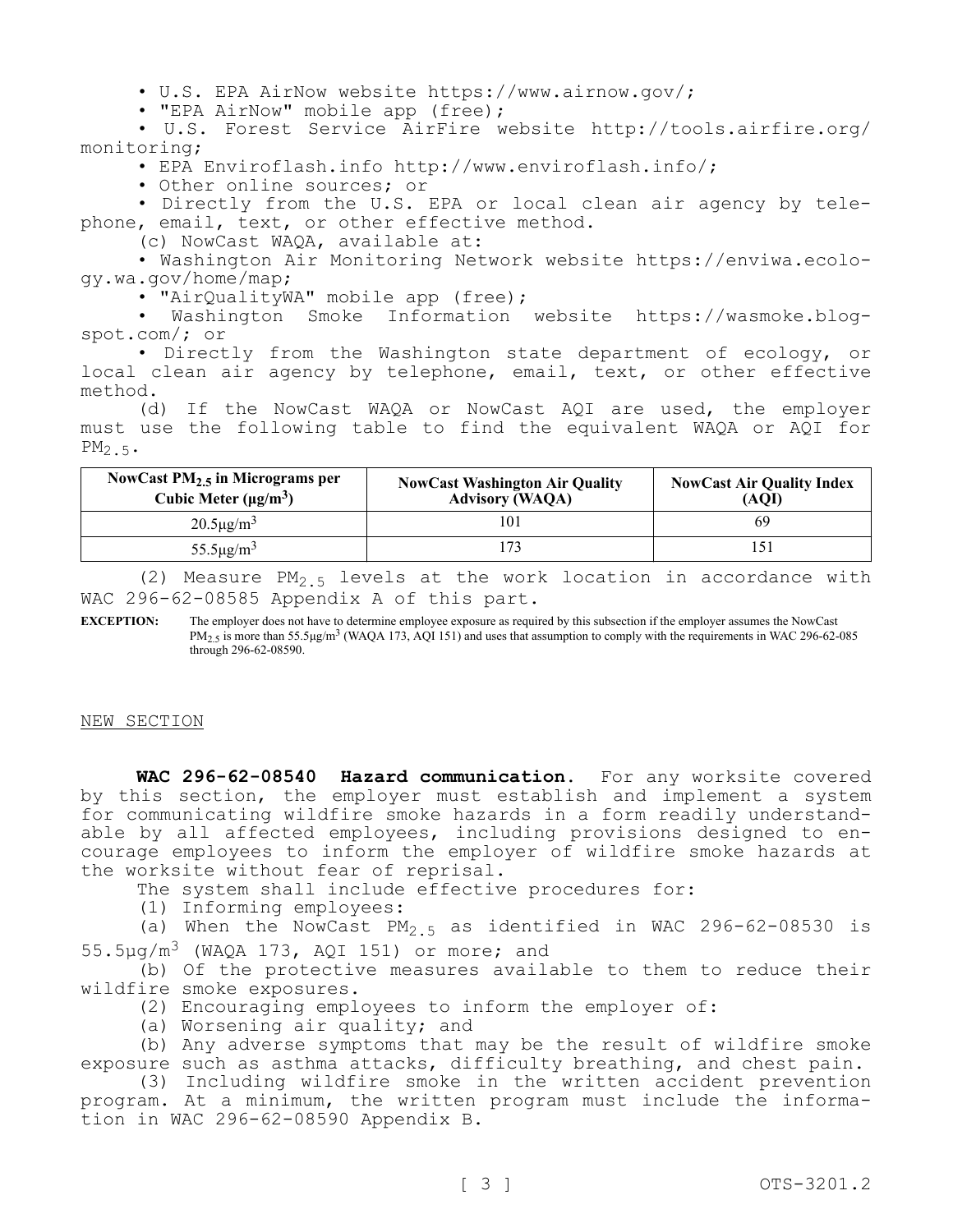**WAC 296-62-08550 Information and training.** The employer must provide all workers effective information and training regarding wildfire smoke before work that exposes the worker to PM<sub>2.5</sub> levels of  $20.5\mu q/m^3$  (WAQA 101, AQI 69) or more, and at least annually thereafter.

(1) Information and training must be provided in a manner and language readily understood by the workers.

(2) At a minimum, the training must include the information in WAC 296-62-08590 Appendix B.

(3) Supervisor training. Prior to supervising employees performing work that exposes the worker to  $PM_{2.5}$  levels that are 20.5 $\mu$ g/m<sup>3</sup> (WAQA 101, AQI 69) or more, supervisors must have training on the information in WAC 296-62-08590 Appendix B, and the following topics:

(a) Procedures the supervisor must follow to implement the applicable provisions of WAC 296-62-085 through 296-62-08590 wildfire smoke;

(b) Procedures the supervisor must follow if an employee exhibits adverse symptoms of wildfire smoke exposure, including appropriate emergency response procedures; and

(c) Procedures for moving or transporting employees to an emergency medical service provider, if necessary.

## NEW SECTION

**WAC 296-62-08560 Exposure symptom response.** (1) Employees displaying adverse symptoms of wildfire smoke exposure must be monitored to determine whether medical attention is necessary.

(2) Employers must allow employees who show signs of injury or illness due to wildfire smoke exposure to seek medical treatment, and may not retaliate against affected employees for seeking such treatment.

(3) Employers must also have effective provisions made in advance for prompt medical treatment of employees in the event of serious injury or illness caused by wildfire smoke exposure.

# NEW SECTION

WAC 296-62-08570 Exposure controls. (1) Where the NowCast PM<sub>2.5</sub> is 20.5µq/m<sup>3</sup> (WAQA 101, AQI 69) or more, the employer is encouraged to implement exposure controls.

(2) Where the NowCast PM<sub>2.5</sub> is 55.5µg/m<sup>3</sup> (WAQA 173, AQI 151) or more, the employer must implement exposure controls whenever feasible.

(3) Such controls include:

(a) Providing enclosed buildings, structures, or vehicles where the air is adequately filtered;

(b) Providing portable HEPA filters in enclosed areas;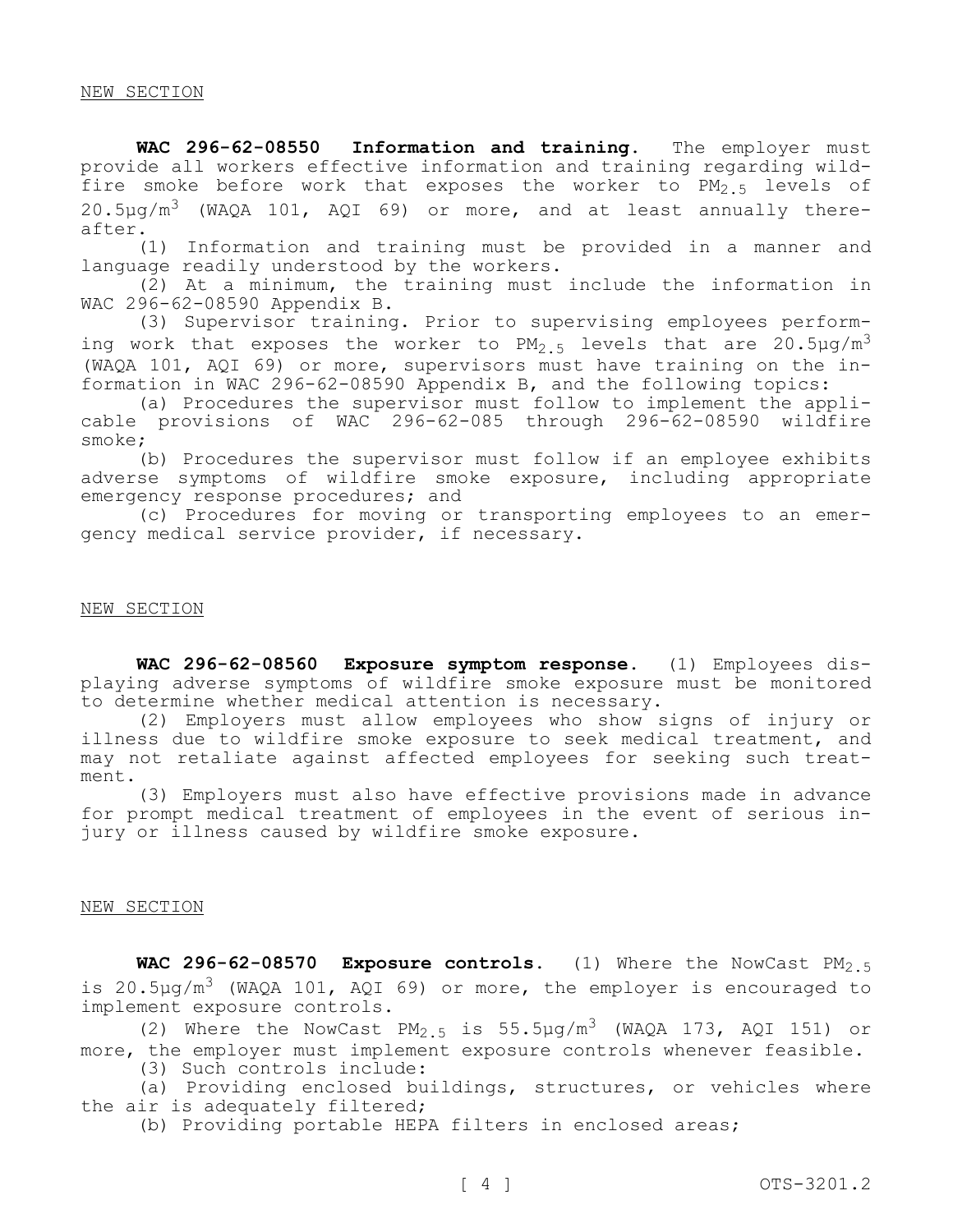(c) Relocating work to a location with a lower ambient air concentration of  $PM_{2.5}$ ;

(d) Changing work schedules to a time with a lower ambient air concentration of PM<sub>2</sub>.5;

(e) Reducing work intensity;

(f) Providing additional rest periods.

**EXCEPTION:** In emergencies, including rescue and evacuation, engineering and administrative controls in WAC 296-62-08570 (1) and (2) are not required. Emergencies include utilities, communications, and medical operations, when such operations are directly aiding firefighting or emergency response.

NEW SECTION

**WAC 296-62-08580 Respiratory protection.** (1) Where the NowCast  $PM_{2.5}$  is 20.5µg/m<sup>3</sup> (WAQA 101, AQI 69) or more, the employer is encouraged to provide respirators at no cost to employees upon request. Alternatively, workers may request to provide and wear their own respiratory protection voluntarily.

(2) Where the NowCast  $PM_{2.5}$  is 55.5µg/m<sup>3</sup> (WAQA 173, AQI 151) or more, the employer must provide respirators at no cost to all employees, and encourage employees to use respirators.

(3) Respirators shall be NIOSH-approved devices that effectively protect the wearers from inhalation of  $PM_{2.5}$ , such as N95 filtering facepiece respirators.

(4) Employers may provide KN95 filtering facepiece respirators during the 2021 wildfire season.

(5) Respirators shall be cleaned, stored, maintained, and replaced so that they do not present a health hazard to users.

(6) Employers shall use WAC 296-62-08590 Appendix B of this part in lieu of the advisory information in Table 2 of WAC 296-842-11005 for training regarding voluntary use of respirators for wildfire smoke.

Note: For voluntary use of filtering facepiece respirators, such as N95 respirators, some of the requirements of chapter 296-842 WAC, Safety Standards for Respirators, do not apply, such as fit testing and medical evaluations. If elastomeric respirators are used voluntarily, additional requirements from chapter 296-842 WAC, Respirators apply such as medical evaluations and establishing a respiratory protection program.

### NEW SECTION

**WAC 296-62-08585 Appendix A: Protection from wildfire smoke measuring PM2.5 levels at the worksite (mandatory if an employer monitors with a direct reading instrument).** (1) An employer may use a direct-reading particulate monitor to identify harmful exposures as required by WAC 296-62-08530, if the employer can demonstrate that it has complied with this appendix and selected a monitor that:

(a) Does not underestimate employee exposures to wildfire smoke; or

(b) May underestimate wildfire smoke exposures, but the employer has obtained information on the possible error of the monitor from the manufacturer or other published literature and has accounted for the error of the monitor when determining exposures to  $PM_{2,5}$  to ensure that employee exposure levels are not underestimated.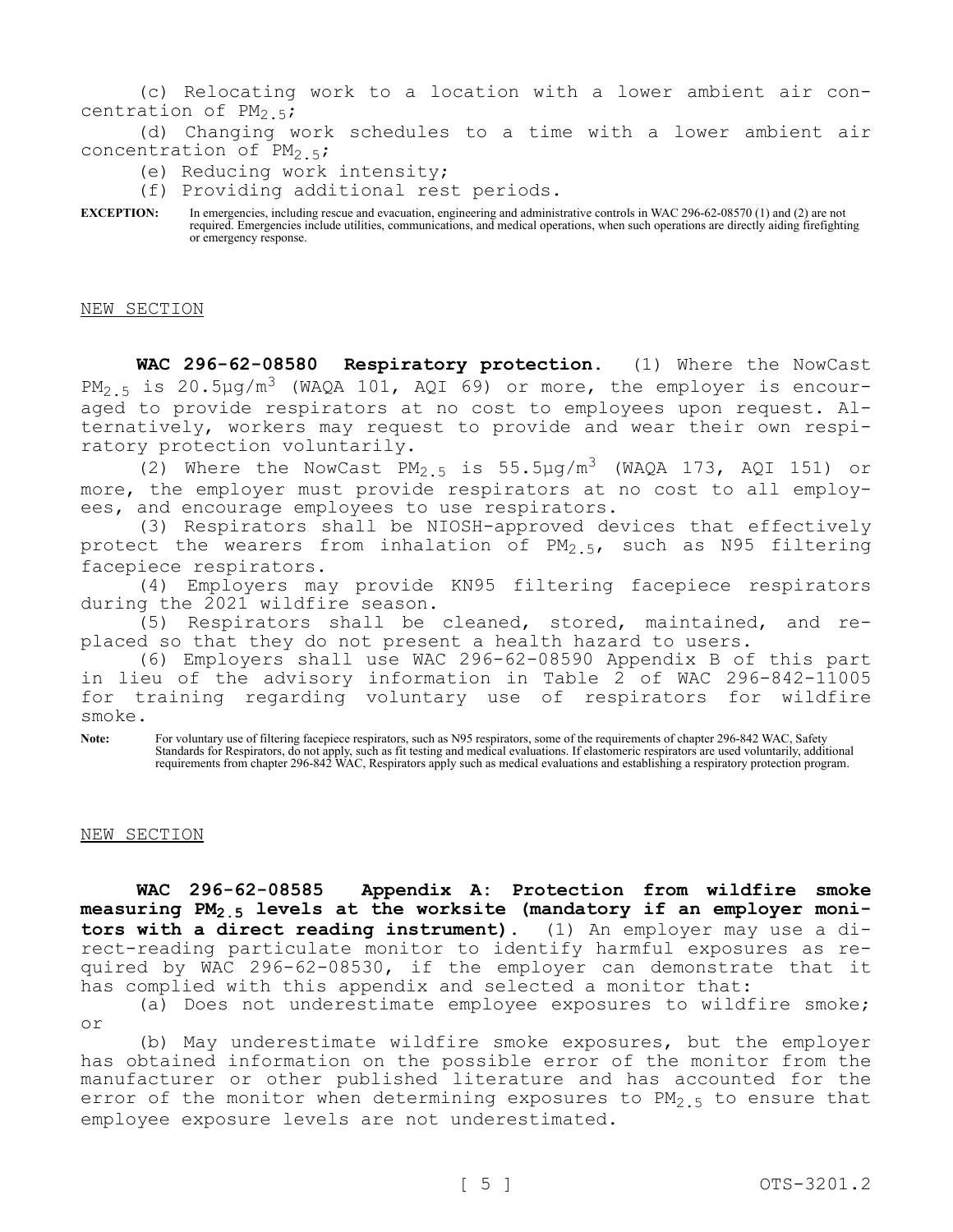(2) The monitor shall be designed and manufactured to measure the concentration of airborne particle sizes ranging from an aerodynamic diameter of 0.3 micrometers or less, up to and including 2.5 micrometers (≤0.3µm to 2.5µm). The employer may use a monitor that measures a particle size range beyond these limits, if the employer treats the results as the  $PM_{2.5}$  levels.

(3) The employer shall ensure that the monitor it uses is calibrated, maintained, and used, including the use of necessary accessories, in accordance with the manufacturer's instructions for accurately measuring PM<sub>2.5</sub> concentrations.

(4) The person supervising, directing, or evaluating workplace monitoring for PM<sub>2.5</sub> shall have the training or experience necessary to apply this section and to ensure the correct use of the monitor and the interpretation of the results, so that exposures are not underestimated.

# NEW SECTION

**WAC 296-62-08590 Appendix B: Protection from wildfire smoke information to be provided to employees (mandatory).** (1) The health effects of wildfire smoke.

Although there are many hazardous chemicals in wildfire smoke, the main harmful pollutant for people who are not very close to the fire is "particulate matter," the tiny particles suspended in the air.

Particulate matter can irritate the lungs and cause persistent coughing, phlegm, wheezing, or difficulty breathing. Particulate matter can also cause more serious problems, such as reduced lung function, bronchitis, worsening of asthma, heart failure, and early death.

Greater concentrations of particulate matter in the air create more of a hazard for workers. This rule requires that employers implement protections for workers once the amount of particulate matter in the air reaches a certain concentration: A NowCast PM<sub>2.5</sub> 55.5ug/m<sup>3</sup> (WA-QA 173, AQI 151).

However, some workers may experience health effects at NowCast  $PM_{2.5}$  levels of 20.5µg/m<sup>3</sup> (WAQA 101, AQI 69) or lower, especially if they belong to a sensitive group. Employers are encouraged to implement exposure controls and provide respirators at no cost to employees where the NowCast  $PM_{2.5}$  is 20.5µg/m<sup>3</sup> (WAQA 101, AQI 69). Employees may request to provide their own respirator for voluntary use at any Now-Cast PM<sub>2.5</sub> level below 55.5µg/m<sup>3</sup> (WAQA 173, AQI 151).

Sensitive groups. People with preexisting health conditions and those who are sensitive to air pollution who are among those most likely to experience health problems from exposure to wildfire smoke. Examples of sensitive groups include:

• People with lung diseases such as asthma or chronic obstructive pulmonary disease (COPD), including bronchitis and emphysema, and those who smoke;

• People with respiratory infections, such as pneumonia, acute bronchitis, bronchiolitis, colds, flu, or those with, or recovering from COVID-19;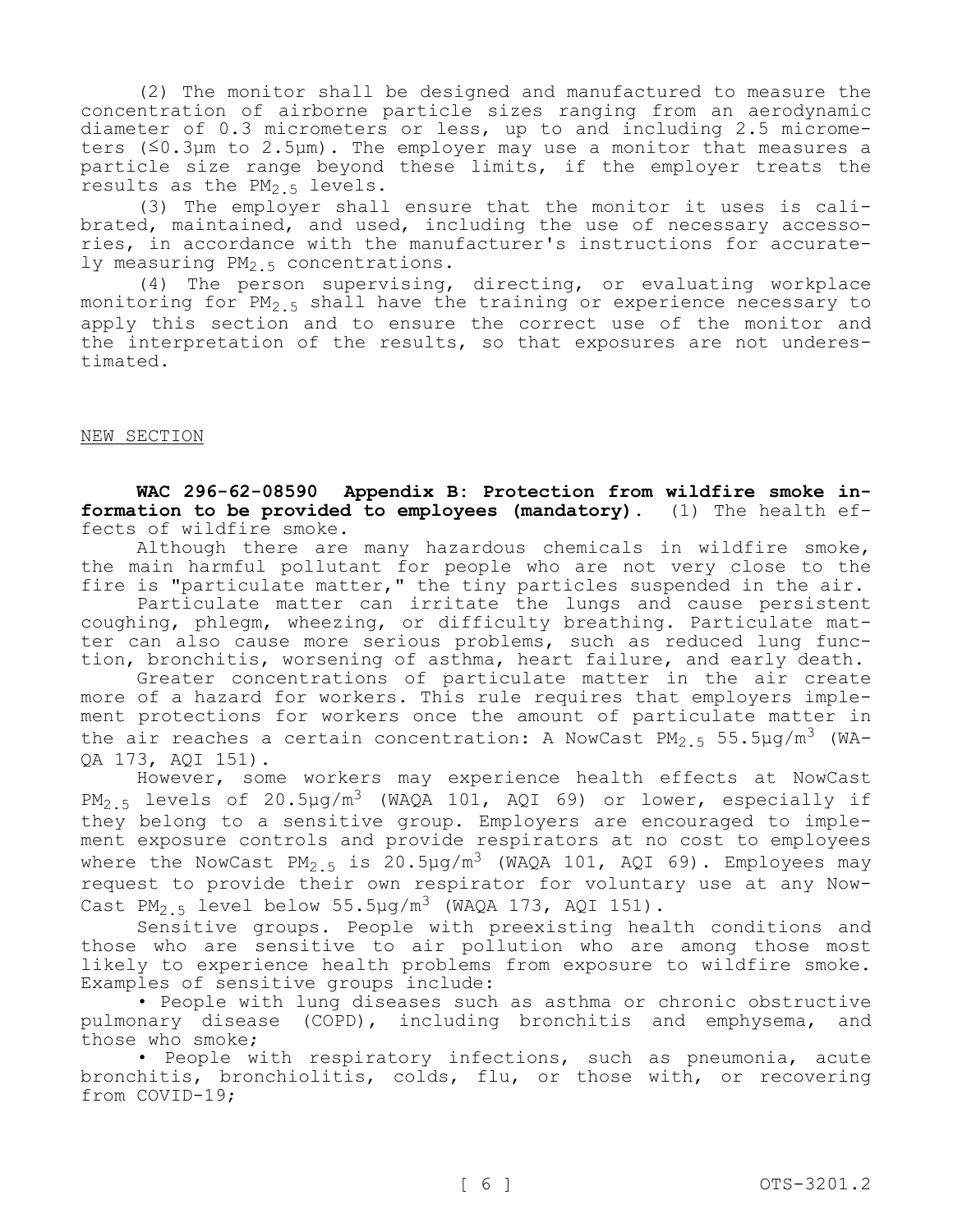• People with existing heart or circulatory problems, such as irregular heart beat, congestive heart failure, coronary artery disease, angina, and those who have had a heart attack or stroke;

• Children under eighteen years old, and adults over age sixtyfive;

- Pregnant women;
- People with diabetes;

• People with other medical or health conditions which can be exacerbated by exposure to wildfire smoke as determined by a physician.

(2) The right to obtain medical treatment without fear of reprisal.

Employers must allow employees who show signs of injury or illness due to wildfire smoke exposure to seek medical treatment, and may not punish affected employees for seeking such treatment. Employers must also have effective provisions made in advance for prompt medical treatment of employees in the event of serious injury or illness caused by wildfire smoke exposure.

(3) How employees can obtain the NowCast  $PM_{2,5}$  in the air.

Various government agencies monitor the air at locations throughout Washington and report the NowCast  $PM_{2.5}$  for those places. Both the Washington air quality advisory (WAQA) and the Air Quality Index (AQI) use the air quality data from these regulatory monitors. While both the WAQA and AQI use the same data to provide an indicator of how unhealthy the current air quality is, the WAQA uses lower thresholds for reporting the health hazard.

Although the government monitoring stations may measure several pollutants, this chapter only uses  $PM_{2.5}$ . There are several ways to determine the PM<sub>2</sub><sup>5</sup> levels. Note that if you choose to use an index such as WAQA or AQI, use the following table to find the equivalent WAQA or AQI for  $PM_2$ 5.

| NowCast $PM2.5$ in Micrograms per<br>Cubic Meter $(\mu g/m^3)$ | <b>NowCast Washington Air Quality</b><br><b>Advisory (WAQA)</b> | <b>NowCast Air Quality Index</b><br>(AOI) |
|----------------------------------------------------------------|-----------------------------------------------------------------|-------------------------------------------|
| $20.5 \mu g/m^3$                                               | 101                                                             | 69                                        |
| $55.5 \mu g/m^3$                                               |                                                                 | 151                                       |

(4) Some sources to obtain this data include:

(a) NowCast  $PM_{2.5}$ , available at:

• U.S. Forest Service AirFire website https://tools.airfire.org/ monitoring.

(b) NowCast AQI, available at:

• U.S. EPA AirNow website https://www.airnow.gov/;

• "EPA AirNow" mobile app (free);

• U.S. Forest Service AirFire website https://tools.airfire.org/ monitoring;

• EPA Enviroflash.info http://www.enviroflash.info/(provides notifications).

(c) NowCast WAQA, available at:

• Washington Air Monitoring Network website https://enviwa.ecology.wa.gov/home/map;

• "Air Quality WA" mobile app (free);

• Washington Smoke Information website https://wasmoke.blogspot.com/.

Employees who do not have access to the internet or phone can contact their employer for the NowCast  $PM_{2.5}$ .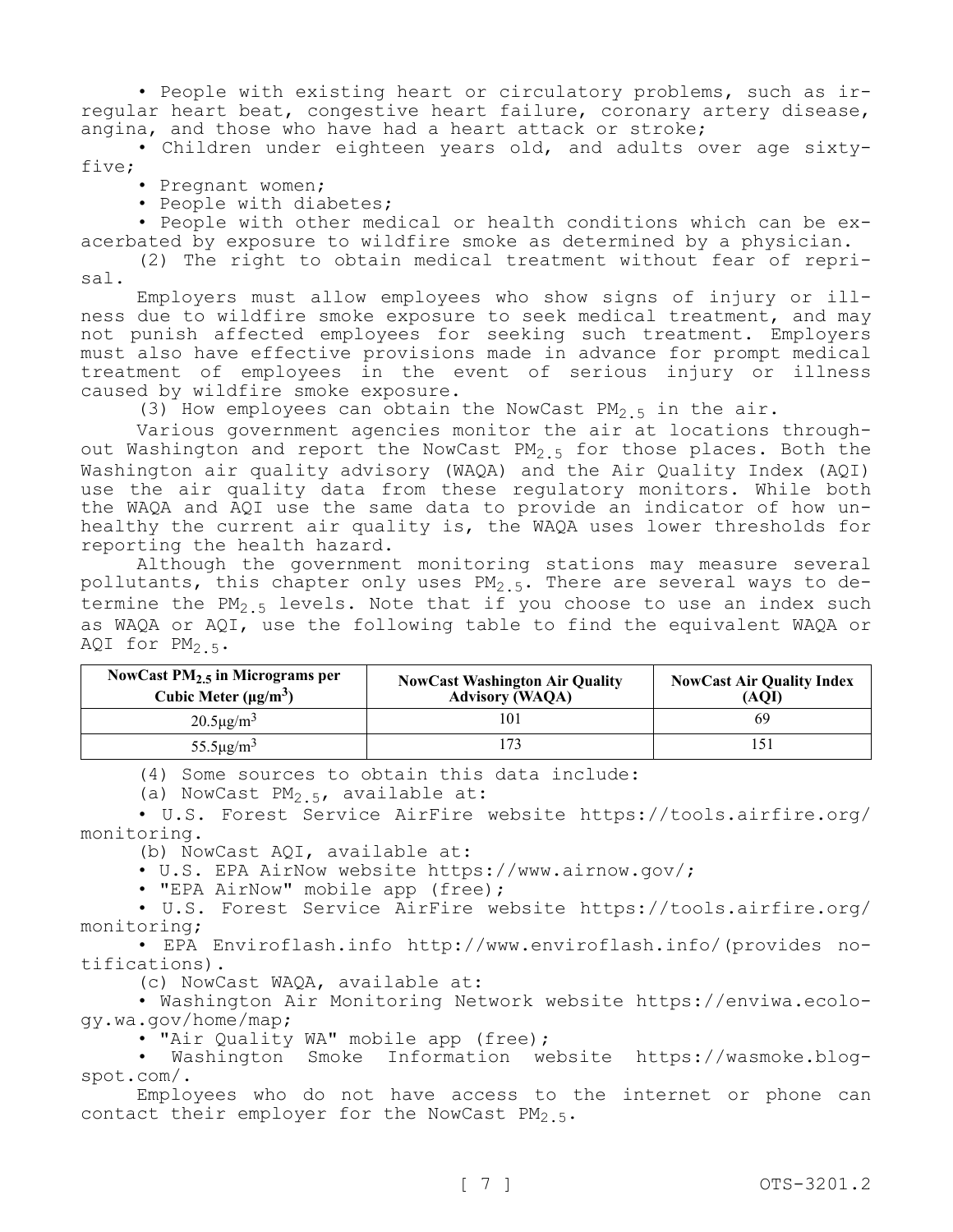(5) The requirements of WAC 296-62-085 through 296-62-08590, wildfire smoke rule.

If employees may be exposed to wildfire smoke, then the employer is required to:

(a) Check the NowCast  $PM_2$  5 before and periodically during each shift.

(b) Provide training to employees if they are exposed to wildfire smoke at NowCast PM<sub>2.5</sub> levels of 20.5µg/m<sup>3</sup> (WAQA 101, AQI 69) or more.

(c) Implement a two-way communication system.

(d) Provide engineering and administrative controls when the Now-Cast PM<sub>2.5</sub> is 55.5µg/m<sup>3</sup> (WAQA 173, AQI 151) or more if feasible.

(e) Provide respirators and encourage their use when the NowCast  $PM_2$  5 is 55.5 $\mu q/m^3$  (WAQA 173, AQI 151) or more.

Employers shall alert employees when the NowCast  $PM_{2.5}$  is  $55.5\mu g/m^3$  (WAQA 173, AQI 151) or more, and what protective measures are available to employees.

Employers shall encourage employees to inform their employers if they notice the air quality is getting worse, or if they are suffering from any symptoms due to the air quality, without fear of reprisal. The employer's communication system is:  $\frac{1}{1}$ 

(6) The employer's methods to protect employees from wildfire smoke.

Employers are encouraged to take action to protect employees from wildfire smoke when the NowCast PM<sub>2</sub> 5 is 20.5µg/m<sup>3</sup> (WAQA 101, AQI 69) and must take action to protect employees from wildfire smoke when the NowCast PM<sub>2.5</sub> is 55.5µg/m<sup>3</sup> (WAQA 173, AQI 151). Examples of protective methods include:

(a) Locating work in enclosed structures or vehicles where the air is filtered.

(b) Changing procedures such as moving workers to a place with a lower  $PM_{2.5}$ .

(c) Reducing work time in areas with unfiltered air.

(d) Increasing rest time and frequency, and providing a rest area with filtered air.

(e) Reducing the physical intensity of the work to help lower the breathing and heart rates.

The employer's control system at this worksite is:  $\frac{1}{\sqrt{1-\frac{1}{\sqrt{1-\frac{1}{\sqrt{1-\frac{1}{\sqrt{1-\frac{1}{\sqrt{1-\frac{1}{\sqrt{1-\frac{1}{\sqrt{1-\frac{1}{\sqrt{1-\frac{1}{\sqrt{1-\frac{1}{\sqrt{1-\frac{1}{\sqrt{1-\frac{1}{\sqrt{1-\frac{1}{\sqrt{1-\frac{1}{\sqrt{1-\frac{1}{\sqrt{1-\frac{1}{\sqrt{1-\frac{1}{\sqrt{1-\frac{1}{\sqrt{1-\frac{1}{\sqrt{$ 

(7) The importance, limitations, and benefits of using a respirator when exposed to wildfire smoke.

Respirators can be an effective way to protect employee health by reducing exposure to wildfire smoke, when they are properly selected and worn. Respirator use can be beneficial even when the  $PM_{2.5}$  is  $20.5 \mu g/m^3$  or lower, to provide additional protection.

When the NowCast PM<sub>2.5</sub> is 20.5µg/m<sup>3</sup> (WAQA 101, AQI 69) or more, employers are encouraged to make proper respirators available to workers who may choose to use them voluntarily.

When the NowCast  $PM_{2.5}$  is 55.5µg/m<sup>3</sup> (WAQA 173, AQI 151) or more, employers must make proper respirators available to workers who may choose to use them voluntarily.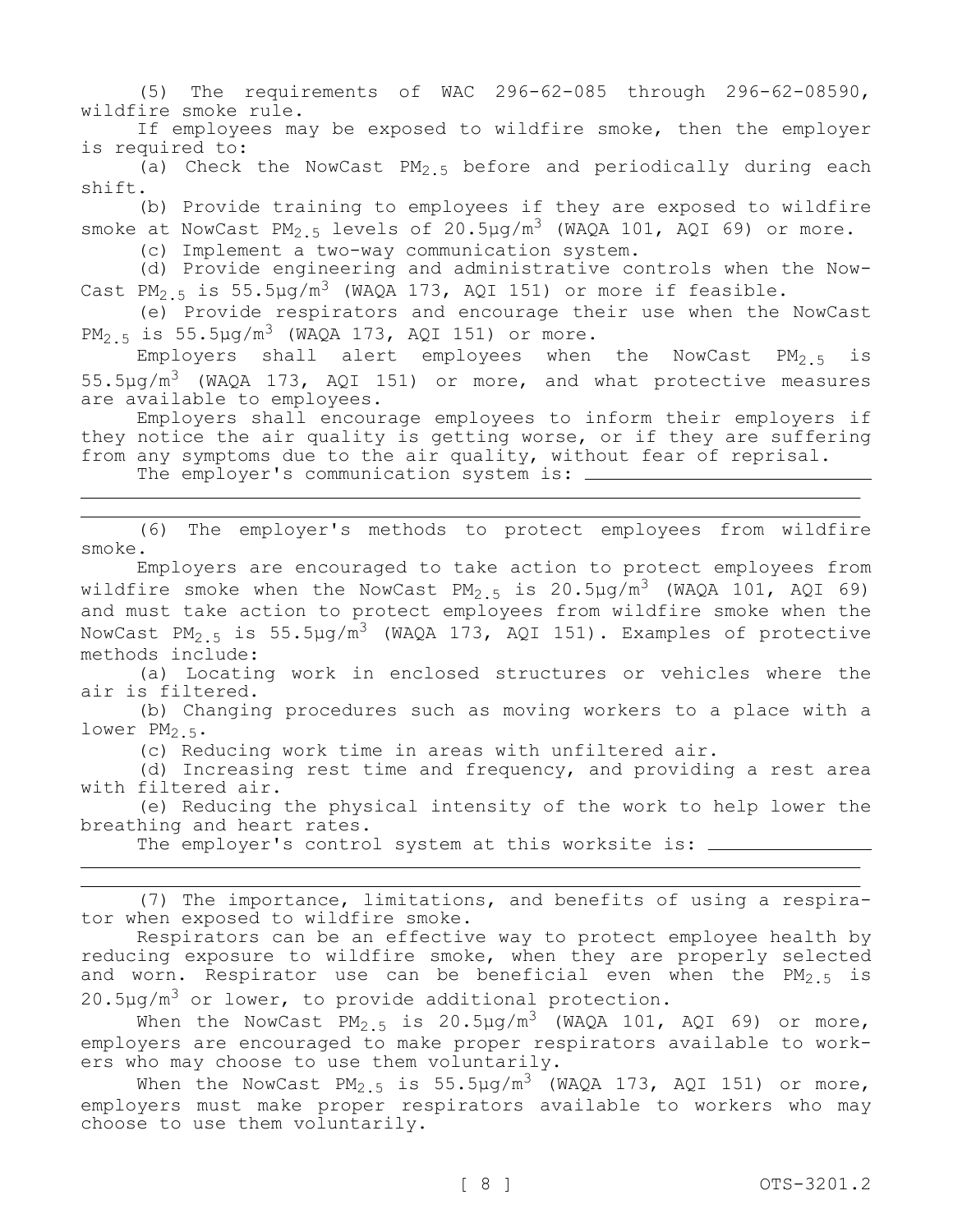If an employer declines to provide respirators to a worker below NowCast PM<sub>2.5</sub> of 55.5µg/m<sup>3</sup> (WAQA 173, AQI 151), the worker may request to provide their own respirator for voluntary use. The training contained in this section, meets the requirements for voluntary use respirator training.

A respirator should be used properly and kept clean.

The following precautions must be taken:

(a) Employers shall select respirators certified for protection against the specific air contaminants at the workplace. NIOSH, the National Institute for Occupational Safety and Health of the U.S. Centers for Disease Control and Prevention certifies respirators. A label or statement of certification should appear on the respirator or respirator packaging. It will list what the respirator is designed for (particulates, for example). KN95 respirators may also be used if adequate supply of NIOSH approved respirators is not available.

Surgical masks or items worn over the nose and mouth such as scarves, T-shirts, and bandannas will not provide protection against wildfire smoke. An N95 filtering facepiece respirator, shown in the image below, is the minimum level of protection for wildfire smoke.

(b) Read and follow the manufacturer's instructions on the respirator's use, maintenance, cleaning and care, along with any warnings regarding the respirator's limitations. The manufacturer's instructions for medical evaluations, fit testing, and shaving should also be followed to ensure the best protection against wildfire smoke, although doing so is not required for voluntary use of filtering facepiece respirators.

(c) Do not wear respirators in areas where the air contains contaminants for which the respirator is not designed. A respirator designed to filter particles will not protect workers against gases or vapors, and it will not supply oxygen.

(d) Employees should keep track of their respirator so that they do not mistakenly use someone else's respirator.

(e) Employees who have a heart or lung problem should ask their doctor before using a respirator.

(8) How to properly put on, use, and maintain the respirators provided by the employer.

To get the most protection from a respirator, there must be a tight seal around the face. A respirator will provide much less protection if facial hair interferes with the seal. Loose-fitting powered air purifying respirators may be worn by people with facial hair since they do not have seals that are affected by facial hair.

The proper way to put on a respirator depends on the type and model of the respirator.

For those who use an N95 or other filtering facepiece respirator mask that is made of filter material:

(a) Place the mask over the nose and under the chin, with one strap placed below the ears and one strap above.

(b) Pinch the metal part (if there is one) of the respirator over the top of the nose so it fits securely.

(c) Perform a seal check:

(i) Cover the respirator with both hands and exhale. If air leaks where the respirator seals against the face, readjust the respirator and nosepiece and try again. When a proper fit is achieved, the respirator should bulge from the face and not leak around the seal.

(ii) Cover the respirator with both hands and inhale. If air leaks where the respirator seals against the face, readjust the respi